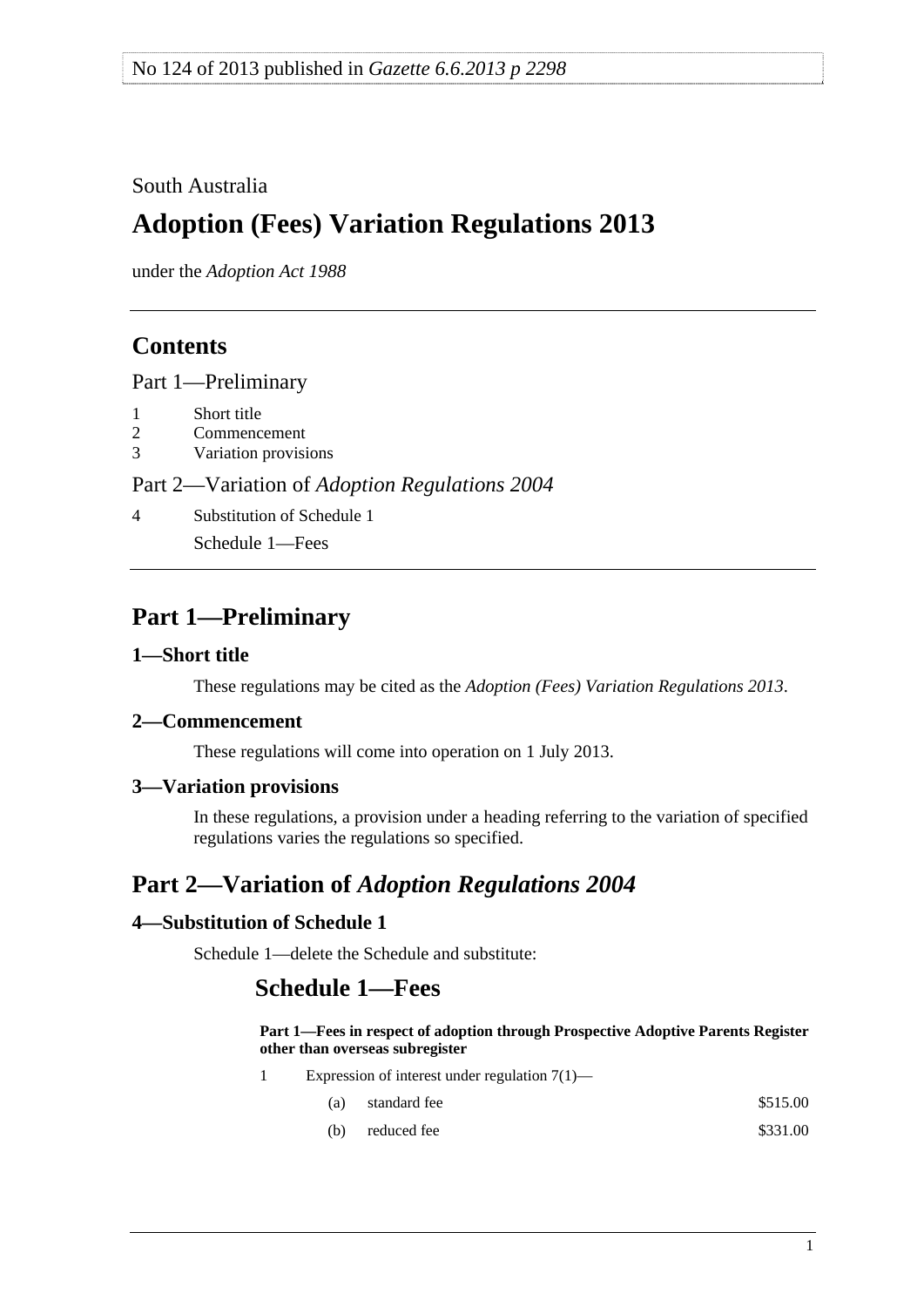| 2  | Application for registration as a prospective adoptive<br>parent-                                                                                                                                                                                                                                                                   |                                                                                    |            |  |
|----|-------------------------------------------------------------------------------------------------------------------------------------------------------------------------------------------------------------------------------------------------------------------------------------------------------------------------------------|------------------------------------------------------------------------------------|------------|--|
|    | (a)                                                                                                                                                                                                                                                                                                                                 | standard fee                                                                       | \$678.00   |  |
|    | (b)                                                                                                                                                                                                                                                                                                                                 | reduced fee                                                                        | \$373.00   |  |
| 3  | Preparation of an assessment report by the Chief Executive<br>under regulation 9-                                                                                                                                                                                                                                                   |                                                                                    |            |  |
|    | (a)                                                                                                                                                                                                                                                                                                                                 | standard fee                                                                       | \$659.00   |  |
|    | (b)                                                                                                                                                                                                                                                                                                                                 | reduced fee                                                                        | \$335.00   |  |
| 4  | On selection of an applicant for an adoption order under<br>\$329.00<br>regulation 19                                                                                                                                                                                                                                               |                                                                                    |            |  |
|    |                                                                                                                                                                                                                                                                                                                                     | Part 2—Fees in respect of adoption through overseas subregister                    |            |  |
| 5  |                                                                                                                                                                                                                                                                                                                                     | Expression of interest under regulation $7(1)$ —                                   |            |  |
|    | (a)                                                                                                                                                                                                                                                                                                                                 | standard fee                                                                       | \$792.00   |  |
|    | (b)                                                                                                                                                                                                                                                                                                                                 | reduced fee                                                                        | \$593.00   |  |
| 6  | Application for registration as a prospective adoptive parent<br>and preparation of an assessment report by the<br>Chief Executive under regulation 9-                                                                                                                                                                              |                                                                                    |            |  |
|    | (a)                                                                                                                                                                                                                                                                                                                                 | standard fee                                                                       | \$3 958.00 |  |
|    | (b)                                                                                                                                                                                                                                                                                                                                 | reduced fee                                                                        | \$3 298.00 |  |
|    | seminars.)                                                                                                                                                                                                                                                                                                                          | (The fee includes participation in certain workshops and                           |            |  |
| 7  | On preparation of file for lodging with relevant authority of<br>\$2 639.00<br>overseas country                                                                                                                                                                                                                                     |                                                                                    |            |  |
| 8  | On selection of an applicant for an adoption order for a<br>particular child under regulation 19-                                                                                                                                                                                                                                   |                                                                                    |            |  |
|    | (a)                                                                                                                                                                                                                                                                                                                                 | for first child to be placed for adoption                                          | \$3 429.00 |  |
|    | (b)                                                                                                                                                                                                                                                                                                                                 | for second or subsequent child to be placed for<br>adoption                        | \$3 298.00 |  |
|    | Part 3-Other fees                                                                                                                                                                                                                                                                                                                   |                                                                                    |            |  |
| 9  |                                                                                                                                                                                                                                                                                                                                     | On lodgement of an application for transfer of registration<br>under regulation 11 | \$277.00   |  |
| 10 | On lodgement of an application for conversion of<br>registration under regulation 12                                                                                                                                                                                                                                                |                                                                                    | \$449.00   |  |
| 11 | For preparation of an assessment report by the Chief<br>\$449.00<br>Executive following an application for conversion of<br>registration under regulation 12                                                                                                                                                                        |                                                                                    |            |  |
| 12 | For all functions associated with consent to adoption and,<br>where necessary, the preparation of a report under<br>section $22(1)$ of the Act prior to an application to the Court<br>for an order for adoption of a child by a person other than a<br>person selected as an applicant for an adoption order from<br>the register- |                                                                                    |            |  |
|    | (a)                                                                                                                                                                                                                                                                                                                                 | if the application for an adoption order is to relate<br>to only 1 child           | \$367.00   |  |